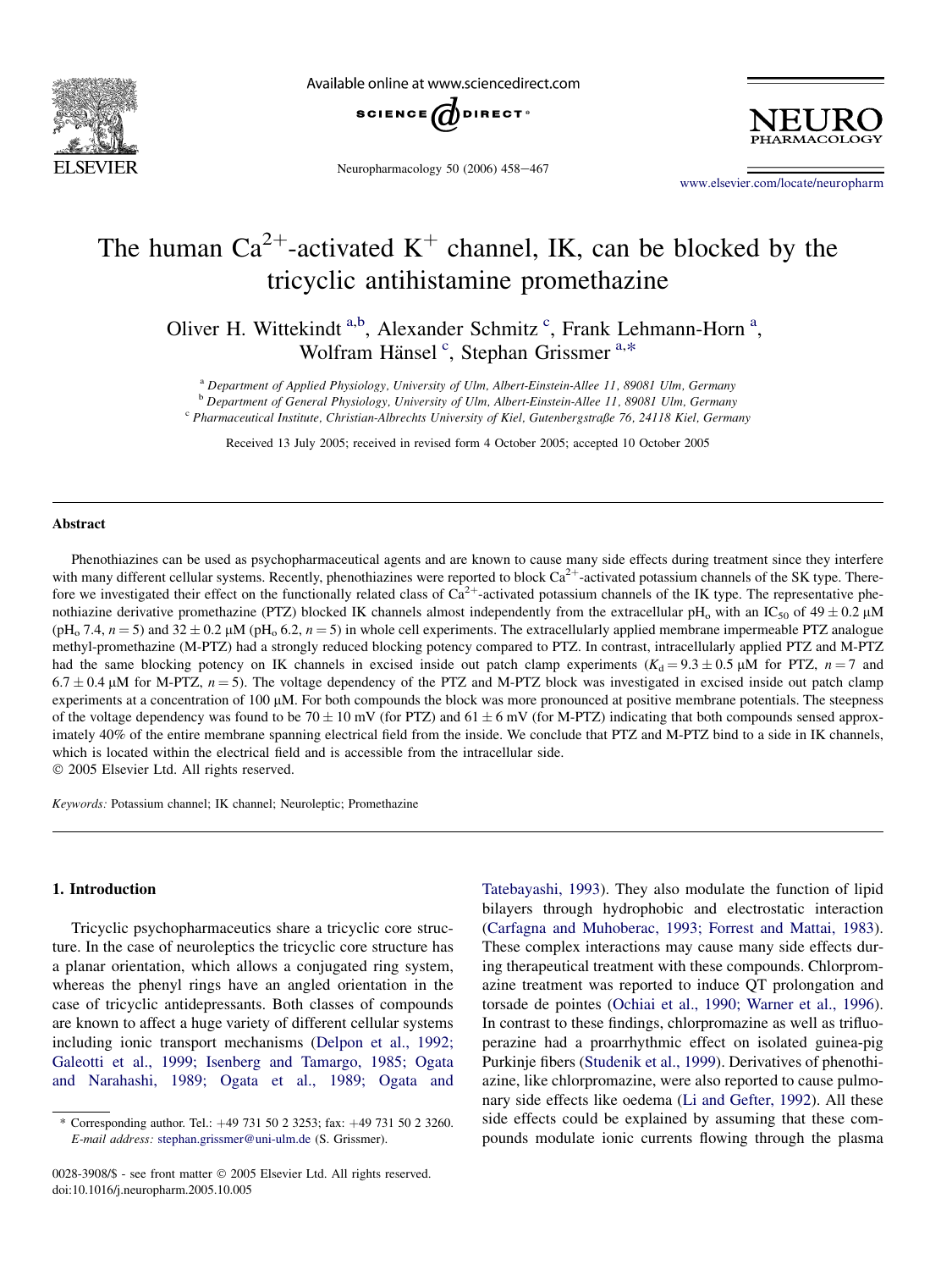membrane and therefore it was not surprising that these compounds were found to modulate different types of potassium currents ([Isenberg and Tamargo, 1985; Ogata and Tatebayashi,](#page-9-0) [1993; Ogata et al., 1989\)](#page-9-0). More recent reports showed that tricyclic psychopharmaceutics directly interacted with different types of  $K^+$  channels like small conductance calcium-activated  $K^+$  channels, SK channels ([Carignani and Corsi, 2002;](#page-9-0) [Dreixler et al., 2000; Terstappen et al., 2001](#page-9-0)),  $K_v1.3$  channels of T-lymphocytes [\(Teisseyre and Michalak, 2003\)](#page-9-0), rapidly inactivating  $K_A$  channels ([Kuo, 1998\)](#page-9-0), ether-a-go-go-related gene (HERG) channels [\(Jo et al., 2000; Teschemacher et al.,](#page-9-0) [1999; Thomas et al., 2003\)](#page-9-0) as well as with inwardly rectifying channels ([Kobayashi et al., 2004](#page-9-0)). However, the blocking mechanism of  $K^+$  channels by tricyclic antidepressants is still controversial. Extracellular binding sites were hypothesized for  $Ca^{2+}$ -activated SK channels and inwardly rectifying potassium channels ([Carignani and Corsi, 2002; Kobayashi et al.,](#page-9-0) [2004; Terstappen et al., 2001](#page-9-0)). In the case of rapidly inactivating  $K_A$  channels a block of the activated state was suggested by binding of uncharged imipramine to a binding site close to the extracellular pore region [\(Kuo, 1998](#page-9-0)). However, HERG potassium channels [\(Jo et al., 2000; Teschemacher](#page-9-0) [et al., 1999\)](#page-9-0) and  $K_v1.3$  channels of T-lymphocytes ([Teisseyre](#page-9-0) [and Michalak, 2003](#page-9-0)) were shown to be blocked by tricyclic antidepressants in a voltage dependent manner, which requires the binding of a charged molecule.

In this report we describe the blocking of intermediate conductance calcium-activated potassium channels (IK channels) by PTZ, a representative phenothiazine derivative, as well as its membrane impermeable analogue M-PTZ. When both compounds were applied extracellularly, PTZ blocks IK channels with a much higher potency than M-PTZ. However, IK channels were found to be blocked by PTZ and M-PTZ with the same potency and the same voltage dependency when the compounds were applied to the intracellular side of excised inside out membrane patches. We further showed that the blocking potency of intracellularly applied M-PTZ was decreased, when the extracellular  $K^+$  concentration was increased. This gives evidence that a binding site for PTZ and M-PTZ within IK channels is located within the membrane spanning electrical field of IK channels and that this binding site is only accessible from the intracellular side.

# 2. Materials and methods

# 2.1. Cell culture

HEK 293 cells stably expressing the human IK channel a generous gift from Prof. Daniel Devor (Pittsburgh, US [\(Jones et al., 2004](#page-9-0)) were grown in MEM medium with EARLE's salts and L-glutamax (Gibco, Germany) containing 10% FCS (PAA, Germany) and 300 μg/ml geneticine (Gibco, Germany) at 37 °C and 10%  $CO<sub>2</sub>$ .

# 2.2. Methylation of promethazine

To a solution of 1 mmol promethazine hydrochloride in water (20 ml), a 6- M solution of sodium hydroxide was added and extracted with ether. The organic layer was dried with sodium sulfate and evaporated. The residue was dissolved in ether and an excess of dimethyl sulfate was added dropwise. Within the first hour after the completion of the addition of dimethyl sulfate the crude product starts to crystallize and the reaction mixture was stirred for an additional period of 12 h at room temperature. Then the mixture was filtered, the product was isolated and finally recrystallized from ethanol. Yield: 87%. <sup>1</sup>H NMR (DMSO- $d_6$ , 300 MHz):  $\delta$ /ppm (TMS) = 1.38 (d, 3H, <sup>3</sup>J = 6.5 Hz,  $-CH-CH_3$ ); 3.15 (s, 9H,  $N(CH_3)$ ; 3.38 (s, 3H, O<sub>3</sub>SO $-CH_3$ ); 3.71–3.78 (m, 1H,  $-CH_2-CH-CH_3$ ); 4.06 (dd, 1H, <sup>3</sup> $J = 8.6$  Hz, <sup>2</sup> $J = 14.5$  Hz,  $N CH_2$ –CH–); 4.63 (dd, 1H,  $3J = 2.8$  Hz,  $2J = 14.4$  Hz,  $N - CH_2$ –CH–); 7.06  $(t, 2H, {}^{3}J = 7.0 \text{ Hz}, \text{ Ar-H}; 7.22-7.33 \text{ (m, 6H, Ar-H)}.$ 

#### 2.3. Whole cell patch clamp experiments

Cells were resuspended and placed onto poly-lysine-coated glass coverslips, which were positioned into a perfusion chamber directly before measurements. Cells were superfused with N-sol, pH 7.4 (in mM: NaCl 160, KCl 4.5, HEPES 5, MgCl<sub>2</sub> 1 and CaCl<sub>2</sub> 2, pH 7.4 adjusted with NaOH) and pH 6.2 (in mM: NaCl 160, KCl 4.5, MES 5, MgCl<sub>2</sub> 1 and CaCl<sub>2</sub> 2, pH 6.2 adjusted with NaOH) with and without 3, 10, 30, 100, and 300  $\mu$ M promethazine hydrochloride (Sigma, Germany). M-PTZ was added to the N-sol pH 7.4 at a concentration of  $100 \mu$ M. Pipettes were pulled in three stages with a pipette resistance ranging from 1.5 to 2.5 M $\Omega$  when filled with K-Asp solution containing 1  $\mu$ M free  $Ca^{2+}$  (in mM: K<sup>+</sup> aspartate 135, EGTA 10, HEPES 10, MgCl<sub>2</sub> 2, CaCl<sub>2</sub> 8.422 corresponding to 1  $\mu$ M of free Ca<sup>2+</sup>, pH 7.2 adjusted with KOH). After whole cell perfusion with K-Asp solution containing 1  $\mu$ M free Ca<sup>2+</sup>, the membrane potential was clamped to  $-120$  mV for 50 ms followed by a 400-ms voltage ramp from  $-120$  mV to  $+60$  mV using a HEKA EPC9 amplifier with Pulse and PulseFit (HEKA elektroniks, Germany) as data acquisition and analysis software. The membrane potential was kept at  $-80$  mV for 5 s between ramps. Whole cell currents were measured at 0 mV. Since a strong over expression of functional IK channels was observed, no leak currents were subtracted. Relative currents were calculated according to  $I/I_{\text{max}}$  with  $I_{\text{max}}$  as the current measured in N-sol without PTZ. Relative currents were plotted against the PTZ concentration as mean values  $\pm$  SEM.

#### 2.4. Excised inside out patch clamp experiments

HEK 293 cells stably expressing human IK channels were placed onto poly-lysine-coated coverslips. Coverslips were placed into a perfusion chamber directly before measurements. Pipettes were pulled from borosilicate capillaries in three stages with a resistance of  $0.3-0.7$  M $\Omega$  when filled with K-sol (in mM: KCl 164.5, CaCl<sub>2</sub> 2, MgCl<sub>2</sub> 1, HEPES 5, pH 7.4 adjusted with KOH). Chambers were permanently perfused with K-Asp with 1  $\mu$ M free Ca<sup>2+</sup> and low  $Ca^{2+}$  (in mM: K<sup>+</sup> aspartate 135, HEPES 10, EGTA 10, MgCl<sub>2</sub> 2.78, pH 7.2 adjusted with KOH).

For concentration response curves, membrane patches were excised from cells and membrane potentials were clamped to  $-80$  mV for 100 ms followed by a 120 ms voltage step to  $+80$  mV for 120 ms. The membrane potential was kept at  $-50$  mV in-between voltage steps for 5 s. Compounds (PTZ and M-PTZ) were added to K-Asp with 1  $\mu$ M free Ca<sup>2+</sup> at concentrations of 3, 10, 30 and 100 µM.

For investigating the voltage dependency of the block, the membrane potential was stepped to  $-80$  mV for 100 ms followed by 120 ms voltage steps to voltages between  $-60$  mV and  $+80$  mV in 20 mV increments. The membrane voltage was kept at  $-50$  mV for 5 s in-between voltage steps.

For all experiments, steady state currents were measured as mean currents during the final 20 ms of the voltage step. Steady state currents measured in K-Asp with low  $Ca^{2+}$  as bath solution were assumed as leak currents and therefore subtracted from those measured in K-Asp with  $1 \mu M$  Ca<sup>2+</sup> with and without compound. Relative currents were calculated after subtraction of leak currents according to  $I/I_{\text{max}}$  with  $I_{\text{max}}$  as currents measured with 1  $\mu$ M Ca<sup>2+</sup> in the bath solution. Relative currents for membrane potentials of 80 mV were plotted as mean values  $\pm$  SEM.

#### 2.5. Curve fitting

Curves were fitted using the software package Igor Pro 3.12 (Wave Metrics, Oregon, USA). Calculated values were given as mean  $\pm$  standard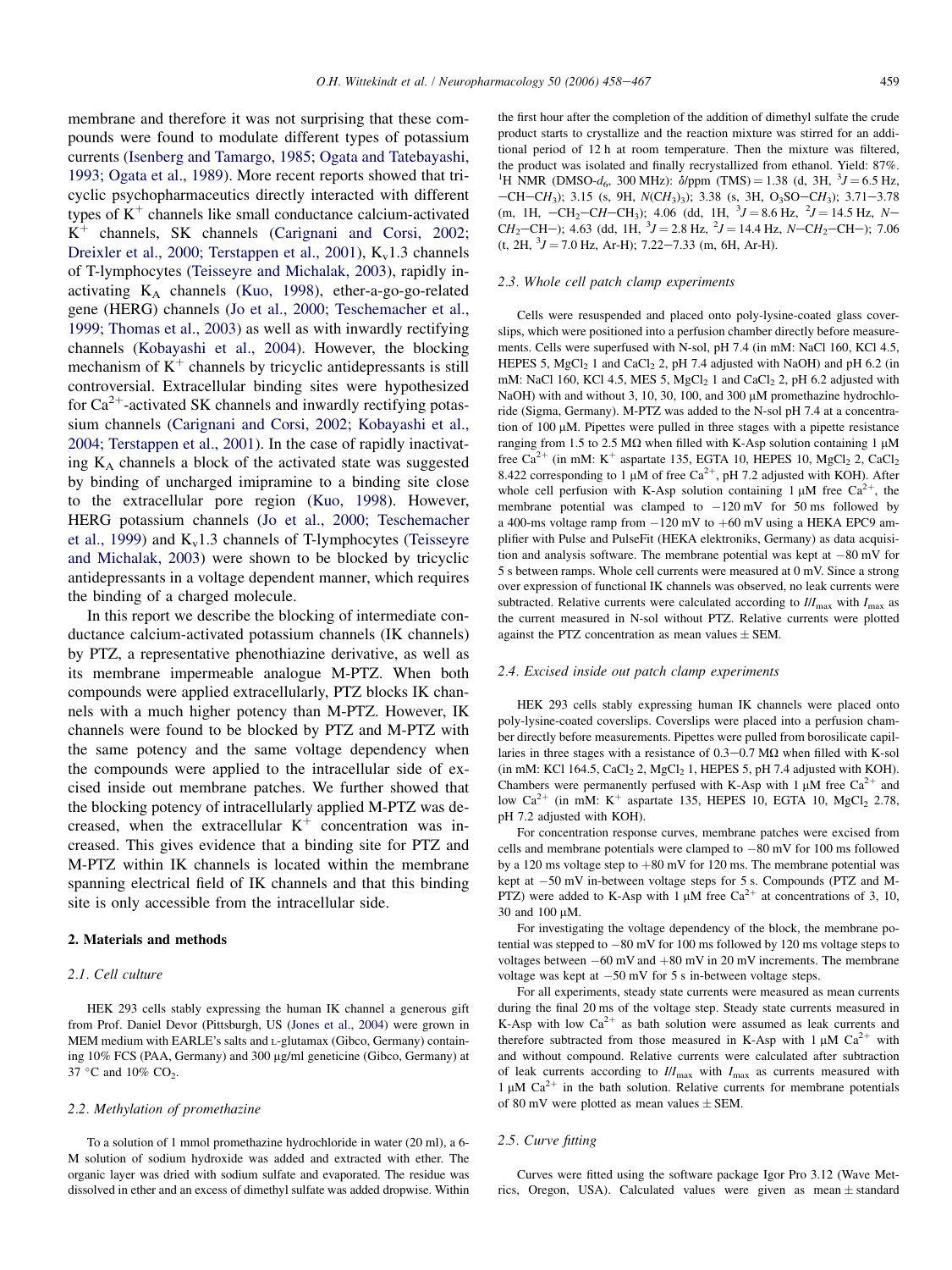<span id="page-2-0"></span>deviation. The standard deviation obtained by the fitting routine gives the uncertainty of the fit.

# 3. Results

#### 3.1. Whole cell patch clamp experiments

Whole cell patch clamp experiments were performed in order to investigate if PTZ (PTZ, Fig. 1A) is able to inhibit human IK channels.

IK channels were activated by whole cell perfusion with K-Asp containing 1  $\mu$ M free Ca<sup>2+</sup>. The slope of the whole cell ramp currents in N-sol (Fig. 1B) was linear with a reversal potential close to  $-80$  mV. The application of PTZ in increasing concentration of up to 300  $\mu$ M led to a reduction of whole cell currents, which was more pronounced at positive membrane potentials indicating a voltage dependent block. Whole cell currents measured at 0 mV were found to be  $8.2 \pm 1.4$  nA at a pH $_{0}$  7.4 with N-sol as external bath solution. In the presence of 300  $\mu$ M PTZ the remaining whole cell current at 0 mV was found to be  $2 \pm 0.6$  nA, which corresponds to a relative current of  $0.24 \pm 0.08$  ( $n = 5$ ).

Since human IK channels contain a histidine at position 236 within their outer pore region we wanted to test if the inhibition of IK channels depends on the extracellular  $pH<sub>o</sub>$ . Therefore, we tested the PTZ block at a  $pH_0$  of 6.2 (Fig. 1C). Again, the slope of the whole cell current ramps was found to be linear with N-sol ( $pH_0$  6.2) as extracellular solution and the reversal potential was found to be close to  $-80$  mV. Whole cell currents measured at 0 mV were found to be  $6.8 \pm 2.1$  nA with N-sol (pH<sub>o</sub> 6.2) as extracellular solution. The application of PTZ in increasing concentrations up to  $300 \mu$ M to the extracellular bath solution led to a concentration dependent decrease of whole cell currents. Also at a  $pH<sub>o</sub>$  of 6.2 the blockage was strongest at positive membrane potentials. In the presence of  $300 \mu M$  PTZ the remaining whole cell currents measured at 0 mV were found to be  $1.7 \pm 0.4$  nA, which corresponds to a relative current of  $0.26 \pm 0.03$  (n = 5).

The relative currents at 0 mV were plotted against the PTZ concentration (Fig. 1D). The concentration dependence observed for PTZ at both  $pH<sub>o</sub>$  values of 7.4 and 6.2 was similar. Best fits through the data points for concentration response curves could be calculated according to  $III_{\text{max}} = 1/$  $(1 + (C_{PTZ}/IC_{50})^h)$ , with  $C_{PTZ}$  as the PTZ concentration in the bath solution and h as the Hill coefficient. The  $IC_{50}$ -values obtained by this fit were  $49 \pm 0.2 \mu M$  (Hill coefficient of  $0.67 \pm 0.01$ , pH<sub>o</sub> 7.4) and  $32 \pm 0.15$  µM (Hill coefficient of  $0.49 \pm 0.01$ , pH<sub>o</sub> 6.2).

Because of its hydrophobic properties, PTZ can permeate the plasma membrane. In order to test, if the permeation of the plasma membrane is essential for the PTZ block of IK channels we tested the effect of the membrane impermeable PTZ analogue M-PTZ (M-PTZ, [Fig. 2A](#page-3-0)) on currents through IK channels in whole cell patch clamp experiments.

IK channels were activated by whole cell perfusion with K-Asp containing 1  $\mu$ M free Ca<sup>2+</sup>. N-sol was used as extracellular solution. Again, the measured whole cell ramp currents



Fig. 1. Promethazine (PTZ) block of whole cell IK currents using voltage ramps. IK channels were activated by whole cell perfusion with K-Asp containing 1  $\mu$ M of free Ca<sup>2+</sup>. Membrane potential was clamped to  $-120$  mV for 50 ms followed by a 400 ms voltage ramp from  $-120$  mV to  $+60$  mV. N-sol was used as extracellular bath solution. PTZ was added to the bath solution in increasing concentrations of 1, 3, 10, 30, 100, and 300  $\mu$ M. (A) Chemical structure of PTZ. (B) and (C) Ramp currents of representative experiments at a pH $_{\odot}$  of 7.4 (B) and 6.2 (C) without and with PTZ at the given concentrations. (D) Currents were measured at membrane potentials of 0 mV and relative currents were calculated as ratios of  $III_{\text{max}}$  with I as the current measured in N-sol containing M-PTZ and  $I_{\text{max}}$  as the current measured in N-sol without M-PTZ with a  $pH_0$  of 7.4 or 6.2. Relative currents were plotted against the M-PTZ concentration. Concentration response curves were calculated as best fits through the data points according to the Hill equation  $I/I_{\text{max}} = 1/(1 + (C_{\text{drug}}/K_d)^h$ , with IC<sub>50</sub> as the half maximal blocking concentration and h as the Hill coefficient. Values were calculated to be  $pH_0 = 7.4$ ,  $IC_{50} = 49 \pm 0.15 \mu M$  and  $h = 0.67 \pm 0.01$ ;  $pH_0 = 6.2$ ,  $IC_{50} = 32 \pm 0.15 \mu M$ and  $h = 0.49 \pm 0.01$ .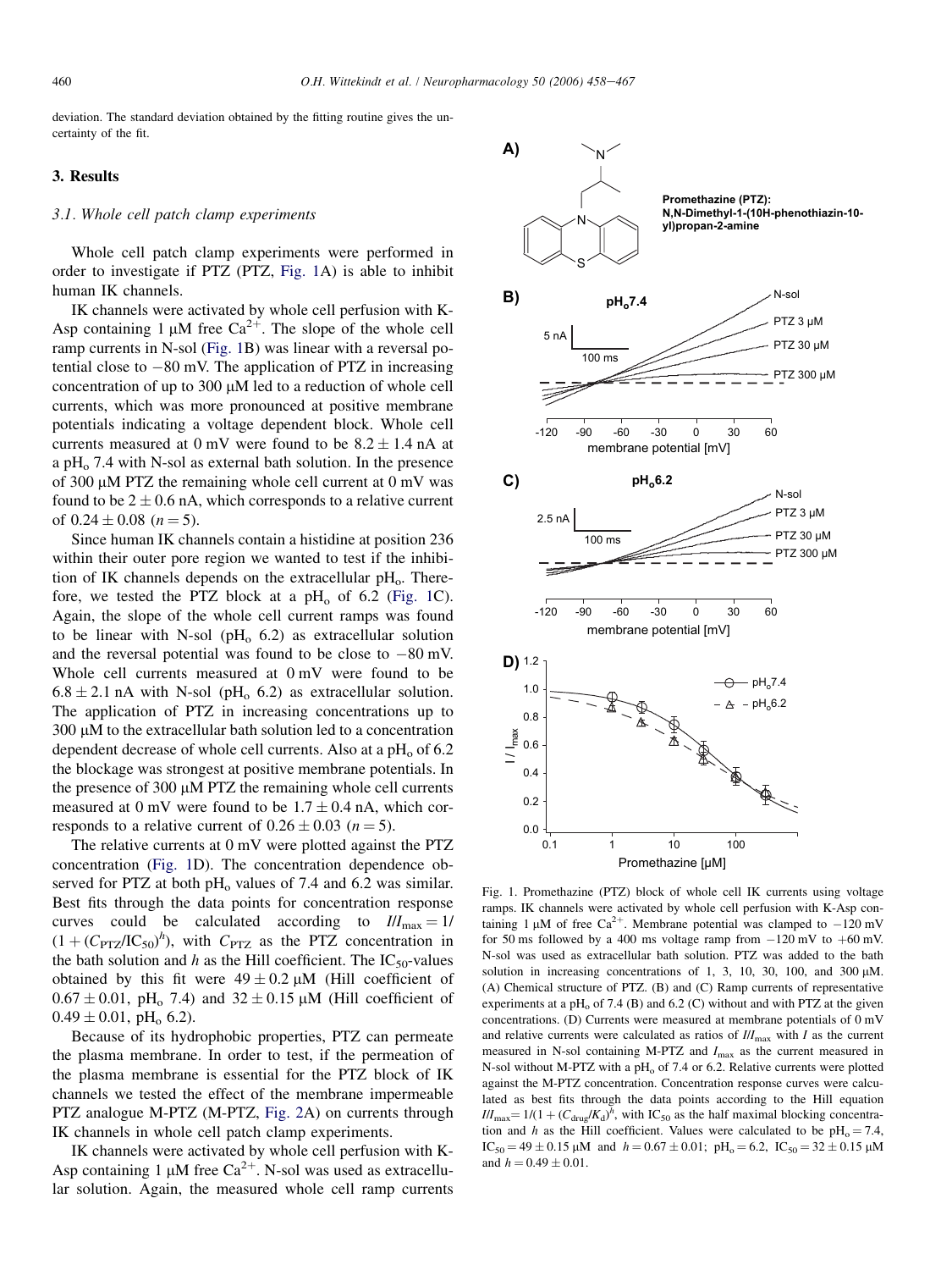<span id="page-3-0"></span>

Fig. 2. Blockage of IK channels by the membrane impermeable M-PTZ. (A) Chemical structure and systematic name of methyl-promethazine (M-PTZ). (B) Representative ramp currents elicited similar as described in legend of [Fig. 1.](#page-2-0) IK channels were activated by whole cell perfusion with K-Asp containing 1  $\mu$ M free Ca<sup>2+</sup>. N-sol was used as extracellular bath solution, to which M-PTZ was added at a concentration of  $100 \mu$ M.

were found to be almost linear with a reversal potential at approximately  $-80$  mV (Fig. 2B). Whole cell currents were measured at  $0 \text{ mV}$  and were found to be  $6.9 \pm 1.6 \text{ nA}$  with N-sol ( $pH<sub>o</sub>$  7.4). The blocking effect of M-PTZ was tested for an extracellular concentration of  $100 \mu M$ . Whole cell currents at  $0 \text{ mV}$  were  $5.5 \pm 1.3 \text{ nA}$  (N-sol 100  $\mu$ M M-PTZ), which correspond to a remaining relative current of  $0.81 \pm 0.03$  ( $n = 10$ ). Therefore, M-PTZ applied to the extracellular side blocked IK currents with a strongly reduced potency, when compared to PTZ (remaining relative current in the presence of 100  $\mu$ M PTZ, 0.38  $\pm$  0.07, n = 5).

In all whole cell patch clamp experiments the blockage of IK currents by PTZ as well as by M-PTZ were found to be more pronounced at positive than that at negative membrane potentials. This gives evidence for a voltage dependent blocking mechanism of IK channels from the intracellular side of the membrane.

#### 3.2. Excised inside out patch clamp experiments

Excised inside out patch clamp experiments were performed in order to obtain a better accessibility to the intracellular side of IK channels. The effect of intracellular applied PTZ and M-PTZ on IK currents was investigated for a membrane potential of  $+80$  mV. In these experiments K-sol was used as the pipette solution and K-Asp solutions with low  $Ca^{2+}$  and with 1 µM free  $Ca^{2+}$  were used as bath solutions to which the intracellular side of the excised membrane patch was exposed (Fig. 3A). Currents measured (Fig. 3B, C) in the presence of K-Asp solution with low  $Ca^{2+}$  in the bath solution were assumed to be background currents  $(I_{low\text{ }Ca})$ . After exchanging the bath solution against a K-Asp solution with



Fig. 3. Concentration dependent block of IK channels by promethazine (PTZ) and methyl-promethazine (M-PTZ) in excised inside out patch clamp experiments. (A) K-sol was used as the pipette solution. K-Asp was used as the bath solution, to which the intracellular side of the excised membrane patch was exposed. The membrane potential was clamped as shown. Representative currents are shown in (B) for experiments with PTZ and in (C) with M-PTZ. Background currents were estimated in K-Asp with low concentrations of free  $Ca^{2+}$  (low  $Ca^{2+}$ ). IK currents were activated by exchanging the bath solution against a K-Asp solution containing 1  $\mu$ M of free Ca<sup>2+</sup> (1  $\mu$ M Ca<sup>2+</sup>). PTZ and M-PTZ were added to the K-Asp solution containing 1  $\mu$ M free Ca<sup>2+</sup> in increasing concentrations. For better clarity currents are shown for M-PTZ concentrations of 0.1 mM and 0.01 mM (B, 0.1 mM PTZ and 0.01 mM PTZ) and for M-PTZ for concentrations of 0.1 mM and  $0.01 \text{ mM } (C, 0.1 \text{ mM } M$ -PTZ and  $0.01 \text{ mM } M$ -PTZ). (D) Currents were measured as steady state currents at the end of the depolarizing step. Background currents were subtracted from currents measured in K-Asp with 1  $\mu$ M free Ca<sup>2+</sup> with and without compound. Relative currents were calculated according to  $III<sub>max</sub>$ with I as currents measured in K-Asp with 1  $\mu$ M free Ca<sup>2+</sup> containing M-PTZ or M-PTZ and  $I_{\text{max}}$  as currents measured in K-Asp with 1 µM free Ca<sup>2+</sup> without any compound. Relative currents were plotted against the compound concentration and concentration response curves were calculated through the data points as best fits according to the Hill equation  $I/I_{\text{max}} = 1/(1 + (C_{\text{drive}}/K_d))$  with an Hill coefficient of 1. The half maximal blocking concentration was calculated to be  $K_d = 9.3 \pm 0.5 \mu M$  for PTZ and  $K_d = 6.7 \pm 0.4 \mu M$  for M-PTZ.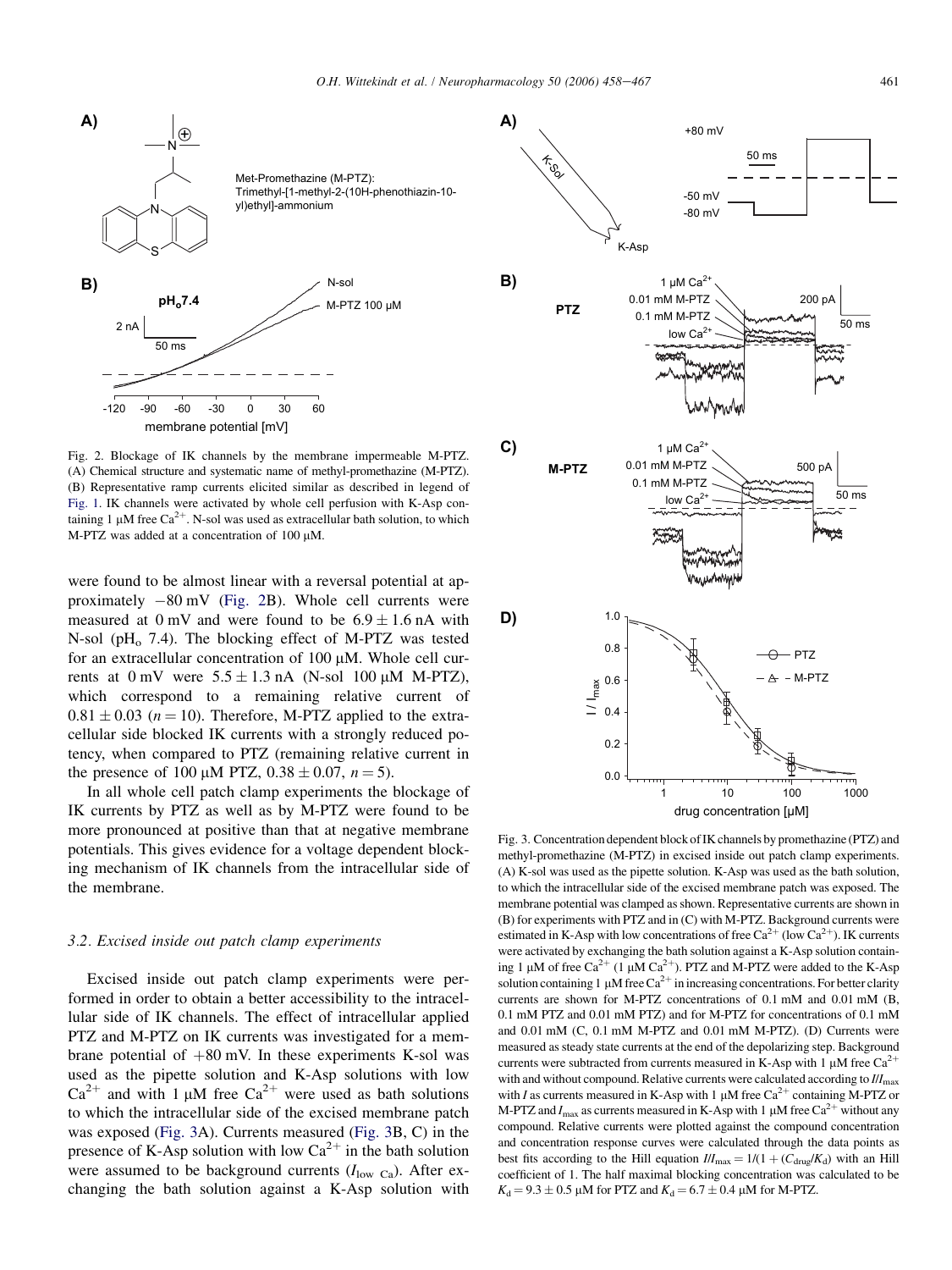1  $\mu$ M free Ca<sup>2+</sup> a strong increase in outward currents through the membrane patch was observed, indicating the activation of  $Ca<sup>2+</sup>$  dependent currents through IK channels. The increase in currents through the membrane patch was instantaneous with the voltage step, indicating that there appears no time or voltage dependent opening of IK channels. Furthermore, no time or voltage dependent inactivation of IK channels could be observed. Compounds were added in increasing concentrations to the K-Asp solution with 1  $\mu$ M free Ca<sup>2+</sup>. The addition of PTZ ([Fig. 3B](#page-3-0)) or M-PTZ ([Fig. 3](#page-3-0)C) to the bath solution led to a reduction of currents through the membrane patch. When the membrane potential was stepped from  $-80$  mV to  $+80$  mV, a time dependent reduction of currents through the membrane was observed for both compounds, suggesting a time dependent PTZ and M-PTZ block of IK channels. Steady state currents at the end of the depolarizing pulse were found to be  $20.6 \pm 3.4$  pA  $(n = 10)$  in K-Asp with low  $Ca^{2+}$  ( $I_{low \text{Ca}}$ ), 96 ± 22.6 pA (n = 10) in K-Asp with 1  $\mu$ M free Ca<sup>2+</sup> (I<sub>1 mM Ca</sub>) and 21  $\pm$  6.7 pA (n = 7) after application of 100  $\mu$ M PTZ for experiments in which the effect of PTZ was tested. For experiments, in which the effect of M-PTZ was investigated, steady state currents were found to be  $17.9 \pm 6.2$  pA (n = 7) in K-Asp with low Ca<sup>2+</sup> (I<sub>low Ca</sub>),  $338.7 \pm 164.2 \text{ pA}$  (n = 7) in K-Asp with 1  $\mu$ M free Ca<sup>2</sup>  $(I_{1 \text{ uM Ca}})$  and  $13.7 \pm 2.6 \text{ pA}$   $(n=5)$  after application of  $100 \mu M$  M-PTZ. Relative steady state currents in the presence of PTZ and M-PTZ were calculated according to  $III_{\text{max}} =$  $(I_{\text{drug}} - I_{\text{low Ca}})/(I_{1 \mu \text{M Ca}} - I_{\text{low Ca}})$  and were plotted against the drug concentration. Concentration response curves were calculated as best fits through the data points according to the Hill equation  $III_{\text{max}} = 1/(1 + (C_{\text{drug}}/K_d))$ . The  $K_d$  values were found to be almost identical for both compounds  $(K_d = 9.3 \pm 0.5 \,\mu\text{M}$  for PTZ and  $6.7 \pm 0.4 \,\mu\text{M}$  for M-PTZ).

The voltage dependence of the PTZ as well as the M-PTZ block was investigated for both compounds at a concentration of  $100 \mu M$  ([Fig. 4\)](#page-5-0). Background currents were measured in K-Asp solution with low  $Ca^{2+}$ . Exchanging the solution against a K-Asp solution with 1  $\mu$ M free Ca<sup>2+</sup> led to the activation of IK currents through the membrane patch. However, inward currents increased stronger than outward currents, which reflect a slight inward rectification of potassium currents through IK channels. Again, no time or voltage dependent activation or inactivation of IK currents could be observed. The addition of PTZ or M-PTZ at a concentration of  $100 \mu M$  to the bath solution led to a time dependent reduction of currents through the membrane patch at membrane potentials more positive than 0 mV. Steady state currents in experiments with PTZ  $(n = 7, Fig. 4B)$  $(n = 7, Fig. 4B)$  $(n = 7, Fig. 4B)$  were found to range from  $-12.1 \pm 3.1$  pA to  $19.2 \pm 4.2$  pA (K-Asp with low  $Ca^{2+}$  at  $-60$  mV and +80 mV, respectively), from  $-167.5 \pm 59.8$  pA to  $92.7 \pm$ 28.1 pA (K-Asp with 1  $\mu$ M free Ca<sup>2+</sup> at -60 mV and +80 mV, respectively) and from  $-77.4 \pm 26.9$  pA to  $23.6 \pm$ 7.3 pA (K-Asp with 100  $\mu$ M PTZ at  $-60$  mV and  $+80$  mV, respectively). In experiments with M-PTZ  $(n = 5, Fig. 4C)$  $(n = 5, Fig. 4C)$  $(n = 5, Fig. 4C)$ steady state currents were found to range from  $-4.7 \pm$ 1.8 pA to  $12.2 \pm 4.6$  pA (K-Asp with low Ca<sup>2+</sup> at -60 mV and  $+80$  mV, respectively), from  $-119.4 \pm 40.3$  pA to

89.1  $\pm$  30.7 pA (K-Asp with low Ca<sup>2+</sup> at -60 mV and +80 mV, respectively), from  $-49.2 \pm 16.8$  pA to  $13.7 \pm$ 2.6 pA (K-Asp with  $100 \mu M$  M-PTZ at  $-60 \mu V$  and  $+80$  mV, respectively).

Plotting the steady state currents through the membrane patch against the membrane potential in the presence and absence of PTZ and M-PTZ shows that the current is more reduced at positive membrane potentials [\(Fig. 4](#page-5-0)D). In order to quantify this voltage dependency of the PTZ and M-PTZ block, relative steady state currents in K-Asp containing 1  $\mu$ M free Ca<sup>2+</sup> with 100  $\mu$ M PTZ and M-PTZ were plotted against the membrane potential ([Fig. 5A](#page-6-0), B). Again, the smaller remaining relative currents observed at positive membrane potentials compared to those at negative membrane potentials, result from the voltage dependency of the block of IK channels. Curves were calculated through the data points according to the Boltzmann equation  $I/I_{\text{max}} = 1/$  $(1 + \exp((E - E_{50})/k))$  with  $E_{50}$  as the membrane potential at half maximal block and  $k$  as a steepness factor. The  $E_{50}$  and k-values obtained from the best fits were  $E_{50} = -89.2 \pm 10$  mV and  $k = 69.9 \pm 9$  mV in the presence of 100  $\mu$ M PTZ (*n* = 7) and  $E_{50} = -103.5 \pm 8.4$  mV and  $k = 60.7 \pm 6.4$  mV in the presence of 100  $\mu$ M M-PTZ  $(n = 5)$ . The steepness factor k is directly proportional to the relative electrical distance  $\delta$  of the electrical field across the plasma membrane, which has to be sensed by PTZ and M-PTZ at their binding sites. Therefore,  $\delta$  can be calculated ac-cording to the Woodhull model ([Woodhull, 1973](#page-9-0))  $\delta = kRT$ /  $zF$  with R as the gas constant, T as the absolute temperature,  $z$  as the number of charges of the blocking molecule and  $F$ as the Faraday's constant. The electrical distance was calculated to be about  $\delta = 0.4$  for both PTZ and M-PTZ from the inside.

# 3.3. Intracellularly applied M-PTZ

The effect of intracellularly applied M-PTZ was investigated for  $100 \mu M$  M-PTZ in the pipette solution with N-sol as well as K-sol as extracellular solutions [\(Fig. 6](#page-7-0)). The membrane potential was clamped from  $-60$  mV to  $+80$  mV in 200 ms voltage steps with a 20 mV increment. Again, a time dependent block of IK currents was observed. The time constants measured at  $+80$  mV were faster in N-sol ( $\tau = 20.4 \pm 2.2$  ms,  $n = 6$ ) compared to K-sol as bath solution ( $\tau = 29.5 \pm 5$  ms,  $n = 5$ ). The peak currents followed an almost linear current voltage relationship but steady state currents measured at the end of the 200 ms voltage pulse showed a slightly inward rectification. The ratio of steady state currents through peak currents was smaller at more positive than at negative membrane potentials, which again indicate a voltage dependent block. The voltage dependency was similar for experiments with N-sol  $(k = 88.5 \pm 9.4 \text{ mV})$  and K-sol  $(k = 67 \pm 16 \text{ mV})$  as well as to that one, obtained from the excised inside out patch clamp experiments. The  $E_{50}$  value in K-sol  $(E_{50} = 102 \pm 18 \text{ mV})$  was found to be shifted towards more positive membrane potentials compared to the one in N-sol  $(E_{50} = 88 \pm 9 \text{ mV})$  as extracellular solution. The strongly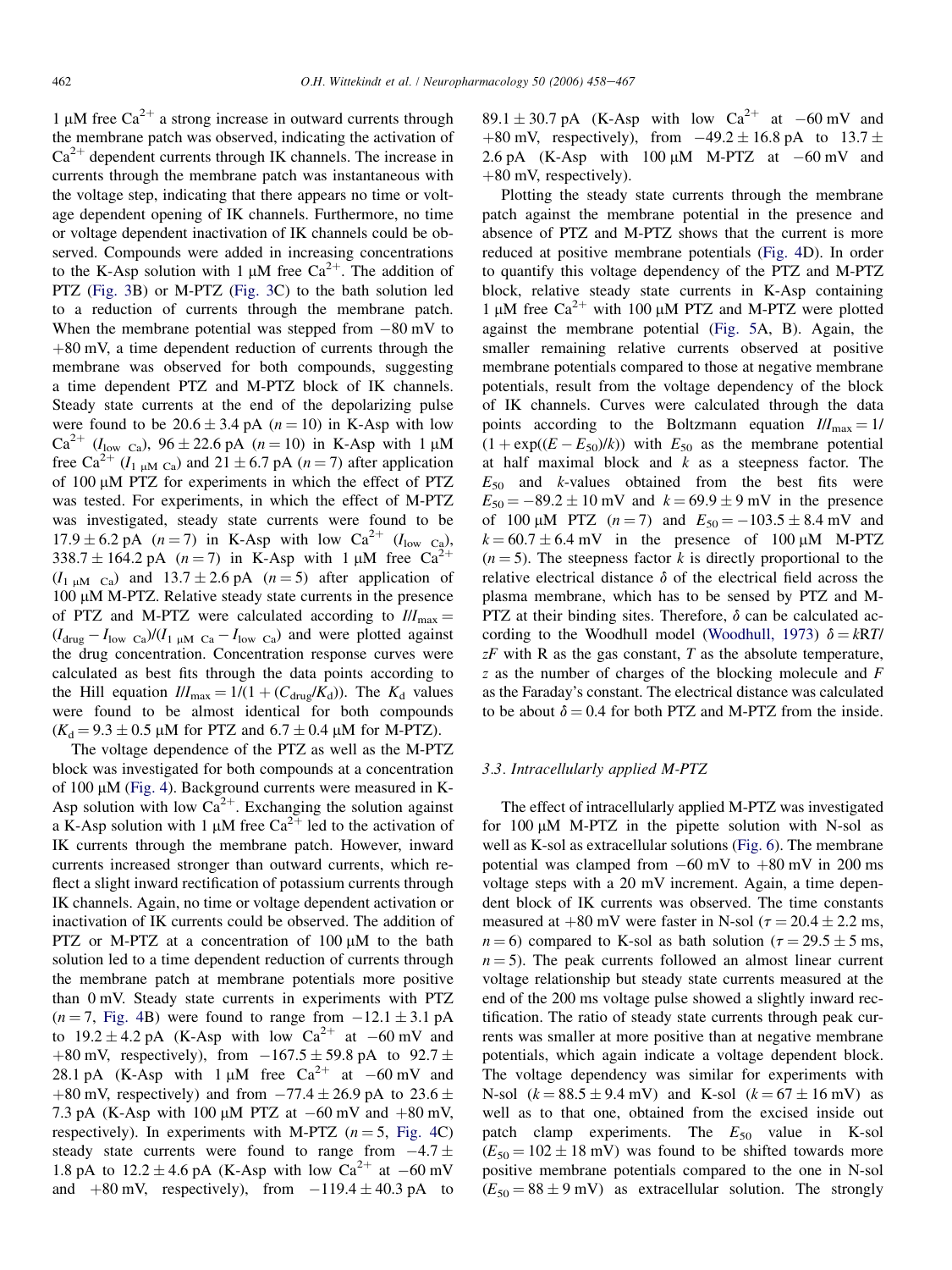<span id="page-5-0"></span>

Fig. 4. Voltage dependent block of promethazine (PTZ) and methyl-promethazine (M-PTZ) block of IK currents in excised inside out patch clamp experiments using voltage steps. (A) Pipettes were filled with K-sol. The intracellular side of the excised patch was exposed to K-Asp solution. The excised inside out configuration and the voltage clamp protocol are shown. Representative experiments for PTZ (B) and M-PTZ (C) are shown. Currents with K-Asp containing low concentrations of free Ca<sup>2+</sup> (low Ca<sup>2+</sup>) were assumed as background currents. IK currents were activated by exchanging the K-Asp solution with 1  $\mu$ M free  $Ca^{2+}$  (1 µM  $Ca^{2+}$ ). Currents in the presence of K-Asp containing 1 µM free  $Ca^{2+}$  and 100 µM of PTZ (B) and with 100 µM M-PTZ (C) are shown. (D) Steady state currents for the experiments shown in (B) and (C) were measured at the end of the voltage step and were plotted against the membrane potential for experiments with PTZ (on the left hand side) and for experiments with M-PTZ (on the right hand side) with currents in the presence of K-Asp containing low concentrations of free Ca<sup>2+</sup> assigned as low Ca<sup>2+</sup>, currents measured in the presence of K-Asp with 1  $\mu$ M free Ca<sup>2+</sup> as 1  $\mu$ M free Ca<sup>2+</sup> and those with K-Asp 1  $\mu$ M Ca<sup>2+</sup> containing 100 µM PTZ (assigned as PTZ) and those containing 100 µM M-PTZ (assigned as M-PTZ).

positive  $E_{50}$  values obtained in the whole cell experiments showed that the potency to block IK channels of intracellularly applied M-PTZ is strongly reduced to that one observed in the excised inside out patch clamp experiments.

# 4. Discussion

Tricyclic antidepressants and neuroleptics are known to affect ionic transport mechanisms across the cell membrane through many mechanisms. Recent data showed that these compounds directly interacted with potassium channels and were therefore able to modulate different kinds of potassium currents. Phenothiazines such like PTZ were reported to block  $Ca^{2+}$ -activated potassium channels so called SK3

channels with  $IC_{50}$ s ranging from 31  $\mu$ M for PTZ to 48 μM for trifluoperazine [\(Terstappen et al., 2001\)](#page-9-0). Furthermore, phenothiazines have been shown to be able to displace apamin from its binding site in SK3 channels ([Terstappen](#page-9-0) [et al., 2001\)](#page-9-0). Since apamin is known as a peptidic SK channel blocker which binds to the extracellular pore region, [Terstappen et al. \(2001\)](#page-9-0) suggested a competitive mechanism for the apamin displacement by phenothiazines and hypothesized an extracellular phenothiazine binding site in SK channels.

Here we present that intermediate conductance  $Ca^{2+}$ activated potassium channels are also blocked by PTZ. The  $IC_{50}$ -values, which could be calculated from the whole cell patch clamp experiments were similar to those  $IC_{50}$ -values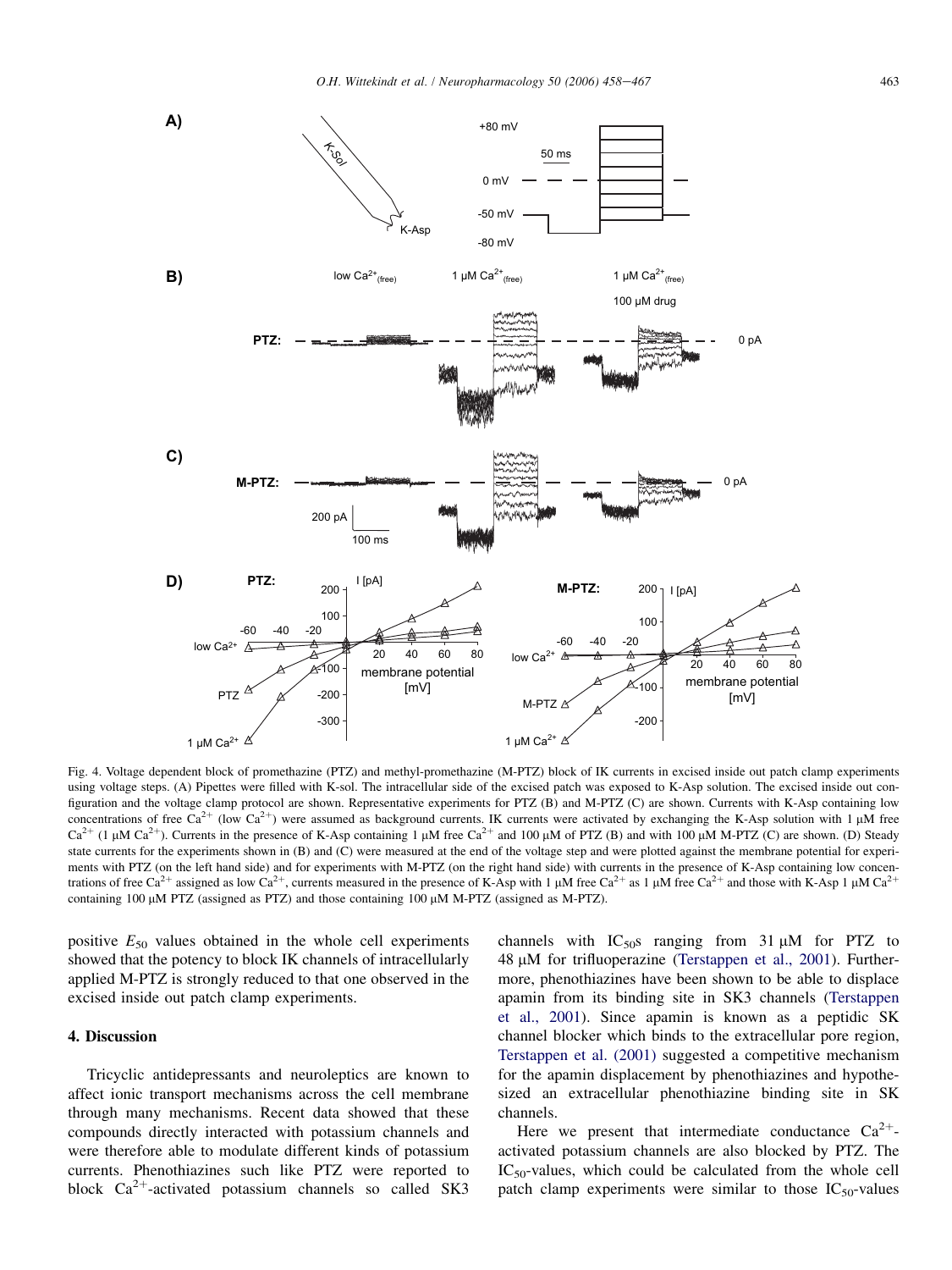<span id="page-6-0"></span>

Fig. 5. Voltage dependence of promethazine (PTZ) and methyl-promethazine (M-PTZ) block of currents through IK channels. Currents measured in excised inside out patch clamp experiments are shown in [Fig. 4.](#page-5-0) Background steady state currents measured with K-Asp with low  $Ca^{2+}$  were subtracted from steady state currents measured with K-Asp with 1  $\mu$ M free Ca<sup>2+</sup> with and without PTZ or M-PTZ. Relative steady state currents were calculated according to  $I/I_{\text{max}}$ , with  $I_{\text{max}}$  as steady state currents measured in the presence of 1  $\mu$ M free Ca<sup>2+</sup> without compound after background subtraction and I as steady state currents measured in the presence of compound after background subtraction. Data points were plotted as mean  $\pm$  SEM (n = 4) against the membrane potential in (A) for experiments with  $100 \mu M$  of PTZ and (B) for experiments with 100  $\mu$ M of M-PTZ. Curves through the data points were calculated according to Boltzmann equation  $I/I_{\text{max}} = 1/(1 + \exp((E - E_{50})/k))$ with  $E$  as the membrane potential,  $E_{50}$  as the potential at half maximal block and  $k$  as steepness factors of the curves.

obtained for the human SK3 channel of  $31 \mu M$  ([Terstappen](#page-9-0) [et al., 2001](#page-9-0)). However, the fact that lowering the outer  $pH_0$ from 7.4 to 6.2 had nearly no effect on the  $IC_{50}$ -value for the PTZ blockage of IK channels made it likely that bound PTZ did not interfere with positive charges located within the outer pore region at H236 in human IK channels. There are two simple explanations for this observation. One might be that PTZ binds as an uncharged molecule and therefore it does not interfere electrostatically with charges located in the vicinity of its binding site. The other possibility might be that PTZ binds far away from H236 and therefore cannot sense any electrostatical repellence caused by a protonation of H236.

The membrane impermeable PTZ analogue, M-PTZ, blocks IK channels with a strongly reduced potency compared to PTZ, when it is applied to the extracellular solution. Possible explanations for this observation might be that this particular chemical modification of PTZ led to its strongly reduced blocking potency. Another explanation might be that an intracellular binding site is not accessible for the membrane impermeable M-PTZ.

Excised inside out patch clamp experiments were performed in order to get a better accessibility to the intracellular side of IK channels. In these experiments we applied PTZ as well as M-PTZ to the intracellular side of IK channels. In contrast to whole cell experiments, we observed that both compounds block IK channels with the same potency. This indicated that the accessibility of the intracellular side of IK channels is essential for IK channel blockage by either PTZ and M-PTZ rather than an altered binding affinity of M-PTZ due to its structural difference compared with PTZ.

In order to investigate the voltage dependency of the PTZ block of IK channels we performed excised inside out patch clamp experiments. During these experiments, the pH of the bath solution was 7.2. PTZ and has a  $pK_a$  value of 9.4 and therefore most of the PTZ molecules are protonated. We observed a voltage dependent blockage of IK channels by PTZ, which is strongest at positive membrane potentials. From these observations we concluded that PTZ binds as a charged molecule to IK channels. Since PTZ is a positively charged molecule at a given pH of 7.2, it seems that PTZ enters the channel from the intracellular side of the membrane and when bound senses some of the membrane spanning electrical field. From the electrical distance we can conclude that PTZ senses approximately  $30-40\%$  of the electrical field, which is applied to the membrane. Such a voltage dependency of the block by phenothiazines has not been described for  $Ca^{2+}$ -activated SK channels [\(Terstappen et al., 2001;](#page-9-0) [Carignani and Corsi, 2002](#page-9-0)). Contrary to this, the phenothiazine derivative trifluoperazin was reported to block  $K_v1.3$  channels [\(Teisseyre and Michalak, 2003](#page-9-0)) in a voltage dependent manner. In this case the blockage was strongest at depolarizing membrane potentials. Taken together, the voltage dependency of the PTZ block of IK channels seems to be more similar to the block of  $K_v$  channels [\(Teisseyre and Michalak, 2003\)](#page-9-0) by trifluoperazine than to that one described for SK channels [\(Terstappen et al., 2001](#page-9-0)).

PTZ was also able to block IK channels, even when it was added to the extracellular bath solution in whole cell experiments. This seems to contradict the conclusion that PTZ binds from the intracellular side. However, it was already reported that the phenothiazine derivative chlorpromazine is able to block potassium channels by binding from the intracellular side, even when it is applied to extracellular solution. This observation led to the conclusion that phenothiazines can permeate the cell membrane [\(Ito et al., 2002\)](#page-9-0). Therefore, we presume that PTZ is able to permeate the cell membrane in whole cell patch clamp experiments and can bind to a binding site, which is accessible from the intracellular side of the channel. A similar blocking mechanism was already reported for the blockage of  $K_v1.3$  channels by verapamil ([Rauer and](#page-9-0) [Grissmer, 1996\)](#page-9-0). Such a mechanism would result in an effective cytosolic PTZ concentration, which can differ from the extracellular concentration and can be influenced by many different effects, like the membrane permeability or the ability of the cell to buffer PTZ. The concentration dependence of the PTZ block was estimated in whole cell experiments. However, a sufficient fit of the concentration response curves would only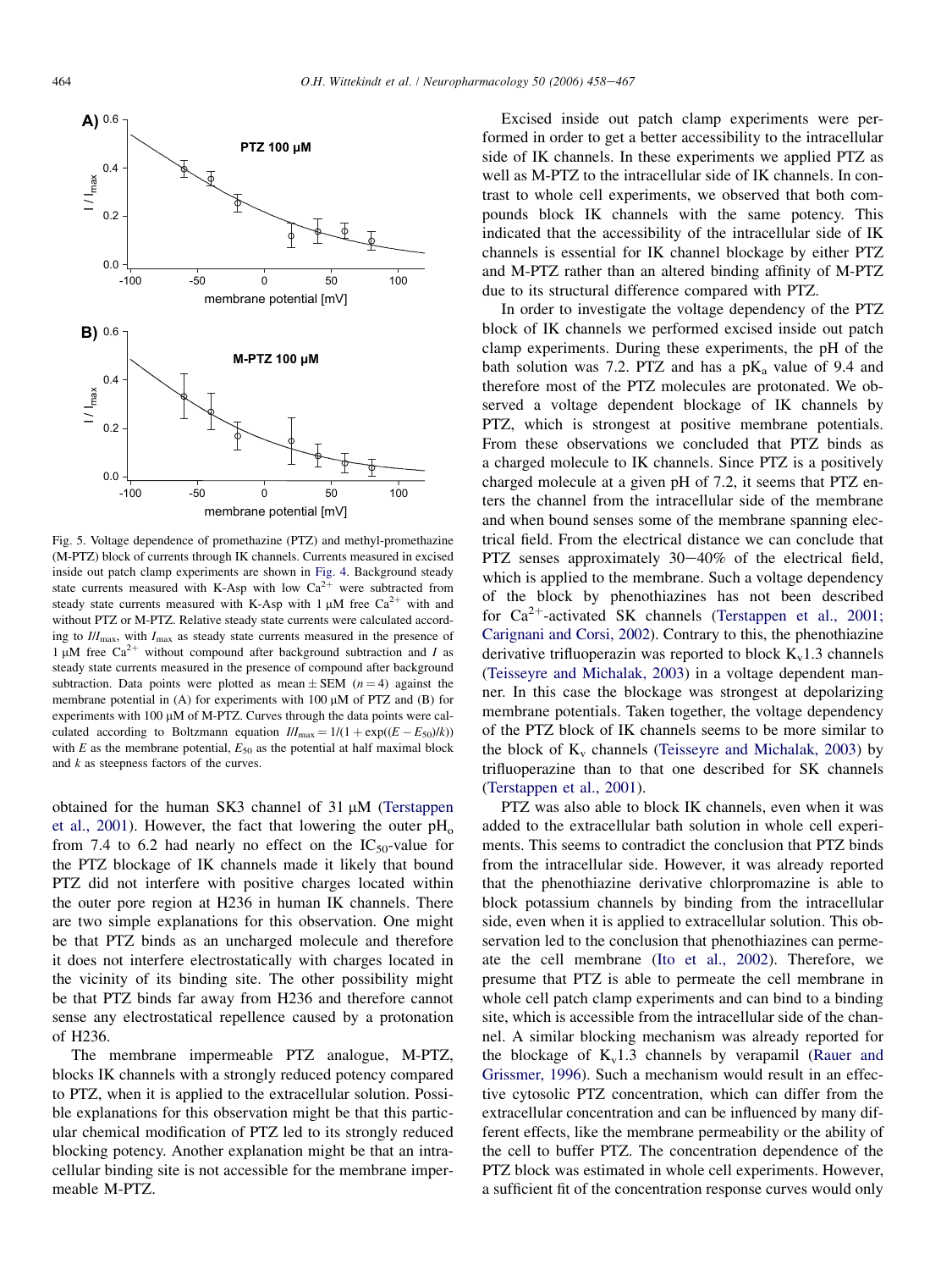<span id="page-7-0"></span>

Fig. 6. Effect of intracellularly applied M-PTZ. M-PTZ (100  $\mu$ M) was added to the pipette solution. (A) The membrane potential was stepped from  $-60$  mV to  $+80$  mV with a 20 mV increment for 200 ms followed by a 200 ms hyperpolarizing step to  $-160$  mV. The potential was kept at  $-80$  mV for 10 s in-between voltage steps. Representative whole cell currents with N-sol and K-sol as extracellular solutions are shown. (B) Peak currents and steady state currents measured in N-sol and K-sol were plotted against the membrane potential. (C) The ratio between peak currents ( $I_{\text{peak}}$ ) and steady state currents ( $I_{\text{steady state}}$ ) was calculated and plotted against the membrane potentials (data points are given as mean values  $\pm$  SEM for at least five experiments). Curves represent best fits through data points according to I<sub>steady state</sub>/I<sub>peak</sub> = 1/(1 + exp( $(E - E<sub>50</sub>)/k$ )) with E as the membrane potential,  $E<sub>50</sub>$  as the potential at half maximal block and k as steepness factors of the curves.

be achieved with a Hill coefficient below one. Such a Hill coefficient cannot be explained by a certain stoichiometry of the blocking reaction. It is much more likely that this reduction of the curve's steepness results from the voltage dependence of PTZ block in addition to the effects of the extra and intracellular environments on the effective PTZ concentration.

Trifluoperazine, a phenothiazine derivative, is known to antagonize calmodulin by directly binding to it ([Cook et al.,](#page-9-0) [1994; Vandonselaar et al., 1994\)](#page-9-0). Calmodulin has been shown to be an accessory subunit of IK ([Fanger et al., 1999](#page-9-0)) and SK channels ([Bruening-Wright et al., 2002; Keen et al., 1999;](#page-8-0) [Schumacher et al., 2001](#page-8-0)). A commonly accepted model for IK/SK channel activation is that calmodulin acts as a  $Ca^{2+}$ sensor and mediates the activation of IK and SK channels ([Bruening-Wright et al., 2002; Fanger et al., 1999; Keen](#page-8-0)

[et al., 1999; Schumacher et al., 2001\)](#page-8-0). Therefore the question arises if phenothiazines can prevent the activation of IK and SK channels via antagonizing of calmodulin. Previous studies addressing this question came to contrary results. The blockage of IK whole cell currents by the calmodulin antagonizing phenothiazine derivative trifluoperazine was already been described ([Khanna et al., 1999](#page-9-0)). Others ([Del Carlo et al.,](#page-9-0) [2002](#page-9-0)) were not able to reproduce these results. In their study IK currents were elicited by pulsing the membrane potentials to  $-80$  mV. Under these conditions 10  $\mu$ M trifluoperazine had no effect on IK channels. We observed that PTZ inhibits IK channels in a voltage dependent manner. From our excised inside out patch clamp experiments we observed at a PTZ concentration of 100  $\mu$ M and a membrane potential of  $-60$  mV a reduction of IK currents of roughly 55%. If a voltage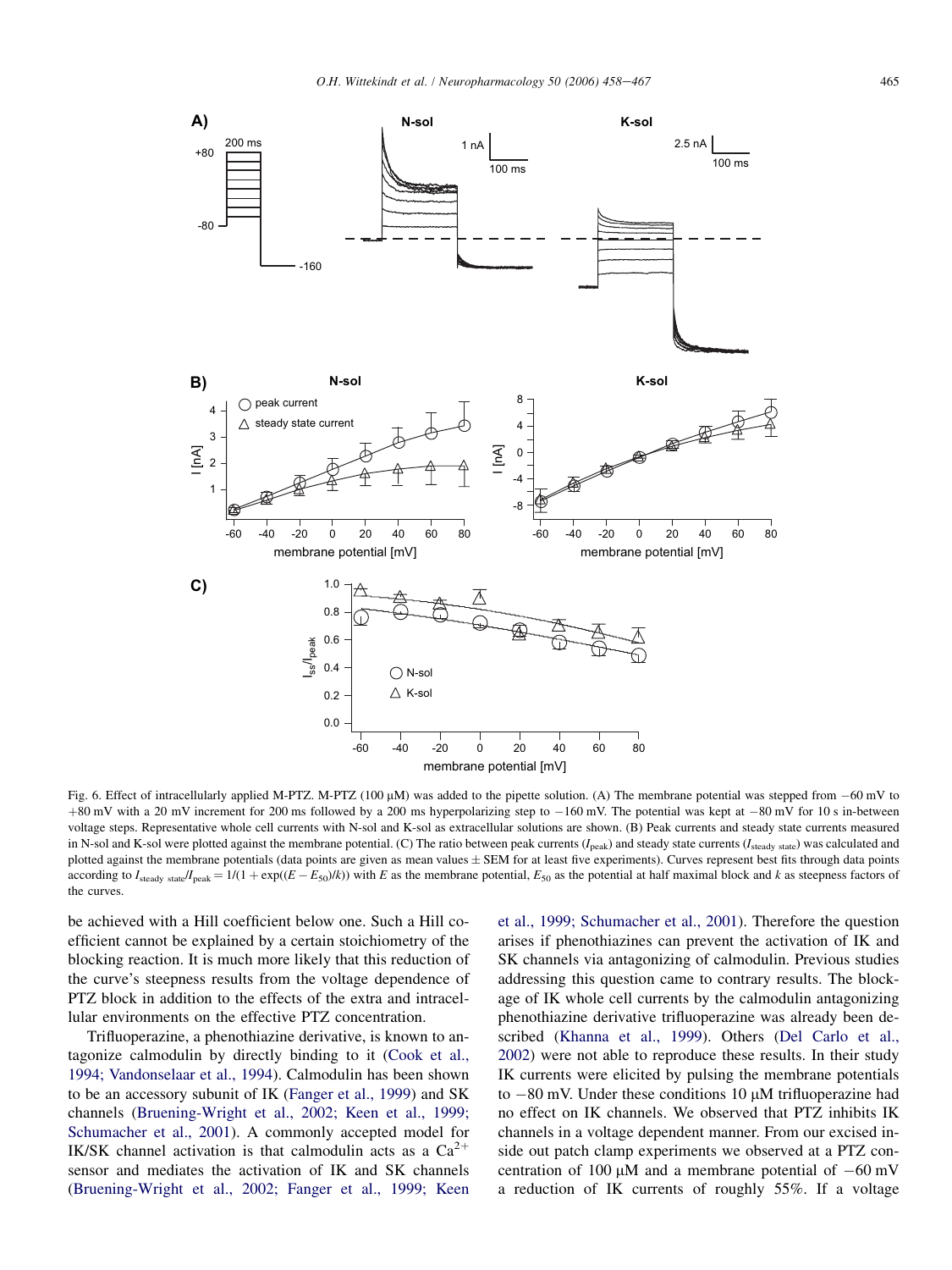<span id="page-8-0"></span>dependent trifluoperazine block would be presumed similar to that one we observed for the PTZ block, someone would expect that  $10 \mu M$  trifluoperazine applied at a membrane potential of  $-80$  mV would reduce IK currents to a much lower amount. Under these conditions, the trifluoperazine effect on IK currents might be that low that it would not be detected in the experimental approach, which was carried out by [Del](#page-9-0) [Carlo et al. \(2002\)](#page-9-0). This could explain the contrary results of [Del Carlo et al. \(2002\)](#page-9-0) and [Khanna et al. \(1999\).](#page-9-0) PTZ as well as other derivatives of phenothiazine were reported to block SK channels through binding to an extracellular binding site, because these compounds are reported to displace apamin from its binding site in SK channels. The apamin displacement is reported to be the consequence of a direct interaction of phenothiazines to SK channels. A blockage of SK channels by these tricyclic compounds via antagonization of calmodulin would not displace apamin from its binding site. In addition the voltage dependency of the PTZ block of IK channels observed in our experiments indicates that PTZ binds to a binding site which allows its intrusion into the membrane spanning electrical field from the inside. This assumption is underlined by mainly two observations. First, the time constant of the blocking reaction increases with the elevation of extracellular  $K^+$  concentrations and second, the  $E_{50}$  value shifted towards more positive membrane potentials with increasing extracellular  $K^+$  concentrations, whereas the voltage dependency remains unaffected by extracellular  $K^+$ . This indicates to us that M-PTZ bound to its binding site can sense the occupancy of  $K^+$  at the extracellular part of the conducting path way, as it was described for the intracellular  $Ba^{2+}$  block of BK-channels [\(Neyton and Miller, 1988a,b](#page-9-0)). Such a mechanism makes a direct interaction between the blocker and the channel molecule necessary. Again, a blocking mechanism via calmodulin antagonization would presumably not be voltage dependent but independent from extracellular  $K^+$  concentrations. Taken together, our results in combination with previously published results strongly suggest that PTZ blocks IK channels via a direct interaction with the channel molecule rather than via the antagonization of calmodulin.

It was recently reported that chlorpromazine, a derivative of PTZ, is able to prevent the short circuit current  $(I_{\rm sc})$  through Calu3 cell layers [\(Ito et al., 2002](#page-9-0)), which is partially forced by the activation of a charybdotoxin sensitive  $Ca^{2+}$ -activated potassium current. The IC<sub>50</sub>-value for the  $I_{\rm sc}$  inhibition by chlorpromazine was found to be dependent from the side of the Calu3 cell layer to which chlorpromazine was applied. The  $IC_{50}$ -value found for chlorpromazine applied to the basolateral side of the cell layer [\(Ito et al., 2002\)](#page-9-0) was identical to that one, which was observed in the present study for the PTZ blockage of IK channels in whole cell experiments. A  $Ca^{2+}$ activated and charybdotoxin sensitive current through the basolateral membrane of epithelial cells was shown to be carried by IK channels ([Devor et al., 1999\)](#page-9-0). Therefore, our results suggest that tricyclic antidepressants are able to block IK channels in epithelial cells by binding directly to a binding site within the conducting pathway of IK channels. This binding site is predominantly accessible from intracellular. Such a blocking

mechanism of IK channels would affect transepithelial sodium and potassium chloride secretion, as it was already discussed [\(Ito et al., 2002\)](#page-9-0). A single application of 50 mg promethazine results in a plasma concentration of up to 19.3 ng/ml [\(Strenkoski-Nix et al., 2000](#page-9-0)), which corresponds to roughly  $1 \mu$ M. A similar plasma concentration is reported for the treatment with a medial dosage of 600 mg per day of chlorpromazine. This is shown to result in a plasma concentration of roughly  $1-2 \mu M$  (Amaral et al., 2001). Therefore, it seems that drug concentrations close to the  $IC_{50}$  of 30  $\mu$ M as it was observed in our whole cell experiments might never be reached during therapeutical treatment. However, it is reported that in lung tissues basic ambiphilic substances can reach up to 25-fold higher plasma concentration [\(Daniel, 2003; Jonkman](#page-9-0) [et al., 1983; Karson et al., 1993; Muller, 1996](#page-9-0)). Such an accumulation, which can be presumed for other basic ambiphilic substances like phenothiazines, would lead to locally elevated concentrations close to  $K_d$  values of 30  $\mu$ M and therefore, might cause toxic side effects.

In conclusion, we showed that human IK channels stably expressed in HEK 293 cells were blocked by PTZ in a voltage dependent manner. From the voltage dependency we concluded that PTZ interacts directly with the channel molecule at a binding site, which is accessible from intracellular and that PTZ senses approximately 40% of the membrane spanning electrical field. Furthermore, we showed that the M-PTZ block of IK channels interferes with extracellular  $K^+$ . This finding implies a binding site, which most likely enables PTZ and M-PTZ partially entering the conducting pathway of IK channels. Therefore, we excluded a blocking mechanism of IK channels by PTZ via the antagonization of calmodulin. Our experiments support the hypothesis that the reported dysfunction of NaCl and KCl transport, which is shown to be partially caused by the inhibition of basolateral located  $Ca^{2+}$ -activated potassium channels might be caused by a direct interaction of phenothiazines with IK channels.

# Acknowledgements

We would like to thank Prof. Daniel Devor (Pittsburgh, US) for providing us with the IK-expressing cell line. This project was supported by the Faculty of Medicine, University of Ulm (Project P. 770) and by the DFG (Gr 848/8-2).

# References

- Amaral, L., Kristiansen, J.E., Viveiros, M., Atouguia, J., 2001. Activity of phenothiazines against antibiotic-resistant Mycobacterium tuberculosis: a review supporting further studies that may elucidate the potential use of thioridazine as anti-tuberculosis therapy. J. Antimicrob. Chemother. 47,  $505 - 511.$
- Bruening-Wright, A., Schumacher, M.A., Adelman, J.P., Maylie, J., 2002. Localization of the activation gate for small conductance  $Ca^{2+}$ -activated K<sup>+</sup> channels. J. Neurosci. 22, 6499-6506.
- Carfagna, M.A., Muhoberac, B.B., 1993. Interaction of tricyclic drug analogs with synaptic plasma membranes: structure-mechanism relationships in inhibition of neuronal  $Na^{+}/K^{+}$ -ATPase activity. Mol. Pharmacol. 44,  $129 - 141.$